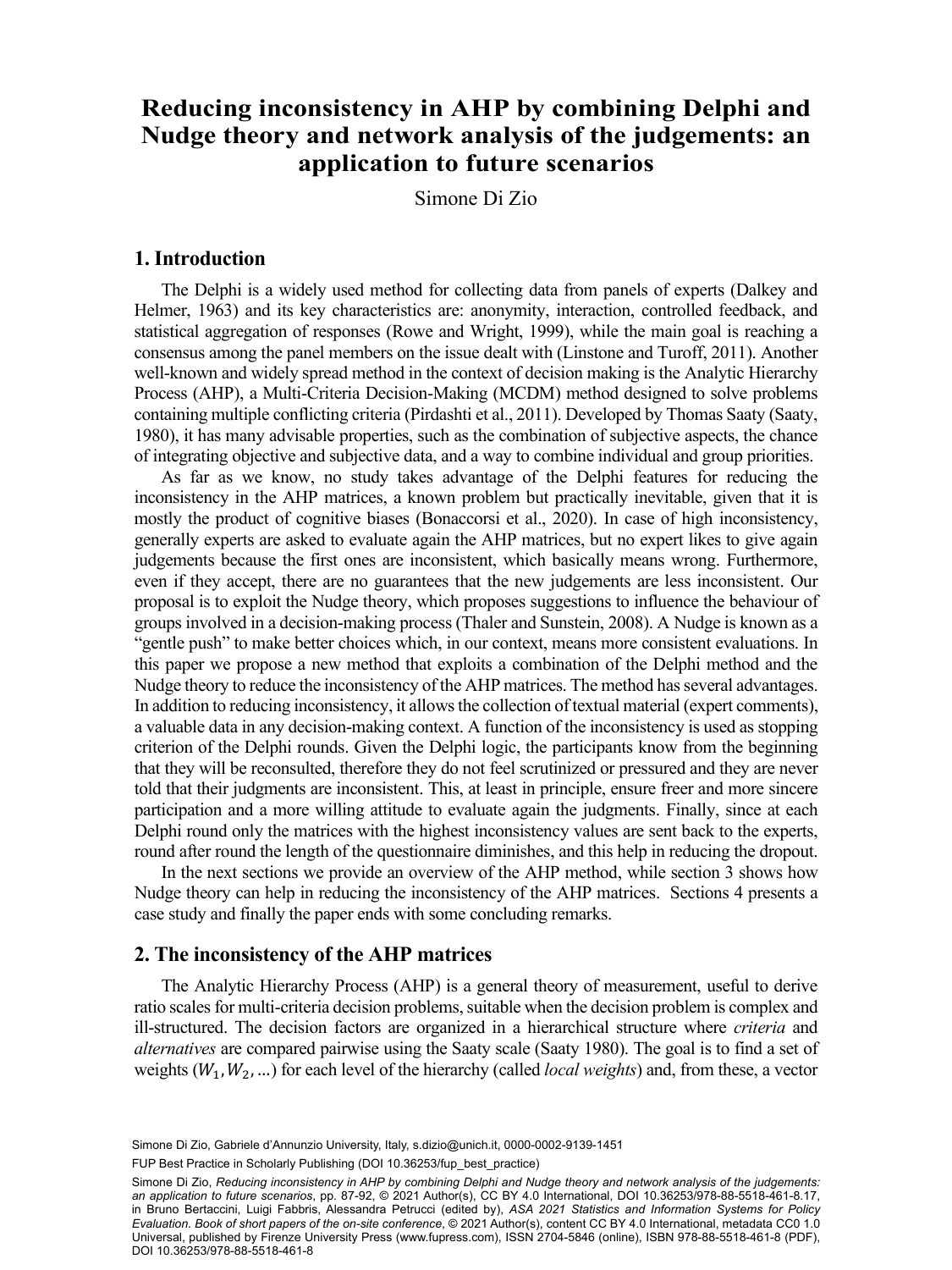of *global weights* (GW<sub>1</sub>, GW<sub>2</sub>, ..., GW<sub>N</sub>) representing a rating of the alternatives in achieving the decision problem  $(N$  denotes the number of alternatives). The AHP can be adapted to group decisions (group AHP), and there are two families of methods for the combination of the individual preferences (Ossadnik et al., 2016), known as the Aggregation of Individual Judgements - AIJ - and the Aggregation of Individual Priorities - AIP - (Wu et al, 2008). Anyhow, no technique considers the variability in the distribution of responses, so that AIJ and AIP approaches do not take account of the degree of consensus/dissensus among participants, a fundamental issue in a group decision setting (Pirdashti et al., 2011). A voting procedure can overcome these limitations (Lai et al. 2002), but a majority vote is a "winner-take-all" system, where the opinions of the losers are completely disregarded (Di Zio and Maretti, 2014). This is why some scholars have proposed an integration of the AHP and the Delphi (Tavana et al. 1993; Di Zio and Maretti, 2014) which gives the Delphi the task of structuring a convergence towards a single solution shared by all.

Given  $a_{ij}$ , the pairwise judgement of alternatives *i* and *j*, for a perfect consistent matrix we should have  $W_i/W_j = a_{ij}$  ( $\forall i, j$ ) and  $a_{ij} = a_{ih} \cdot a_{hj}$  ( $\forall i, j, h$ ) but human judgements are never perfectly consistent and in practical applications the equalities do not occur. Inconsistency in expert judgments has been observed in many fields and, for lack of space, we refer the reader to the vast specialized literature. In short, inconsistency is practically inevitable, because it is the product of cognitive biases (Bonaccorsi et al., 2020) and/or problem complexity. Consequently, there is a need to check the consistency through the calculation of a consistency index. The Consistency Ratio  $(CR)$ , is the most common index used to check for consistency (Brunelli, 2018), calculated as  $CR =$  $CI/RI$ , where  $CI = (\lambda_{max} - n)/(n - 1)$ ,  $\lambda_{max}$  is the maximum eigenvalue of the matrix and RI (the random index) is the average of the  $CIs$  calculated over many random square matrices, reciprocal and positive. As a rule of thumb, introduced by Saaty (1980), if  $CR \le 0.1$  the judgements of a matrix can be considered consistent, otherwise the matrices must be reviewed by the expert (Liao, 2010), as many times until to have  $CR \le 0.1$ . The critical point is going back and stress the expert telling him/her that he/she made a wrong evaluation that needs to be revised.

All that being said, the reduction of the inconsistency in the AHP method remains an open issue, and here we propose a new approach which involves asking the experts for new evaluations according to the Delphi logic, in a structured and iterative procedure that, by means of *nudges*, gently push them towards more consistent solutions.

#### **3. Reducing the inconsistency by combining the Delphi and the Nudge theory**

Although it still has open issues (Pill, 1971) - such as how to choose the experts, how many experts to include in the panel or how to measure the expertise - the Delphi is a method that offers undoubted advantages in the context of group decisions. In the Delphi-AHP the experts are consulted more than once, and starting from the second round, for each AHP matrix, we propose to give a nudge as feedback. By using a "nudge approach" we obtain both a reduction of the inconsistency of the AHP matrices and the elimination of the problem of choosing an aggregation method. After the first round (time  $t_1$ ) we get  $R + 1$  matrices for each expert. With  $A_m^{1,t_1}$  we denote the 3D array containing the  $N \times N$  pairwise comparison matrices according to the first criterion, at time  $t_1$ , where  $m = m_1, m_2, \dots, m_M$  denotes the expert and M the cardinality of the panel. Since each participant give  $s = N(N - 1)/2$  judgements, we have s vectors of size M. For the first criterion, the vector of the generic pairwise comparison  $(i, j)$  is  $\left[a_{ij,m_1}^{1,t_1}, a_{ij,m_2}^{1,t_1}, \ldots, a_{ij,m_M}^{1,t_1}\right]$ . To synthetize these judgements, we use the median (other syntheses are possible) and as a result, we obtain a matrix representing the judgments of the whole panel after the first round, say  $A_{med}^{1,t_1}$ . On this matrix we calculate the consistency ratio  $CR_{med}^{1,t_1}$  and by using the 17 values of the Saaty scale  $(1/9, 1/8, ..., 8, 9)$  we replace the first element of  $A_{med}^{1,t_1}$ , namely  $a_{12,med}^{1,t_1}$  (as well as its symmetric  $a_{21,med}^{1,t_1} = 1/a_{12,med}^{1,t_1}$ ) obtaining 17 different matrices. On each resulting matrix we calculate the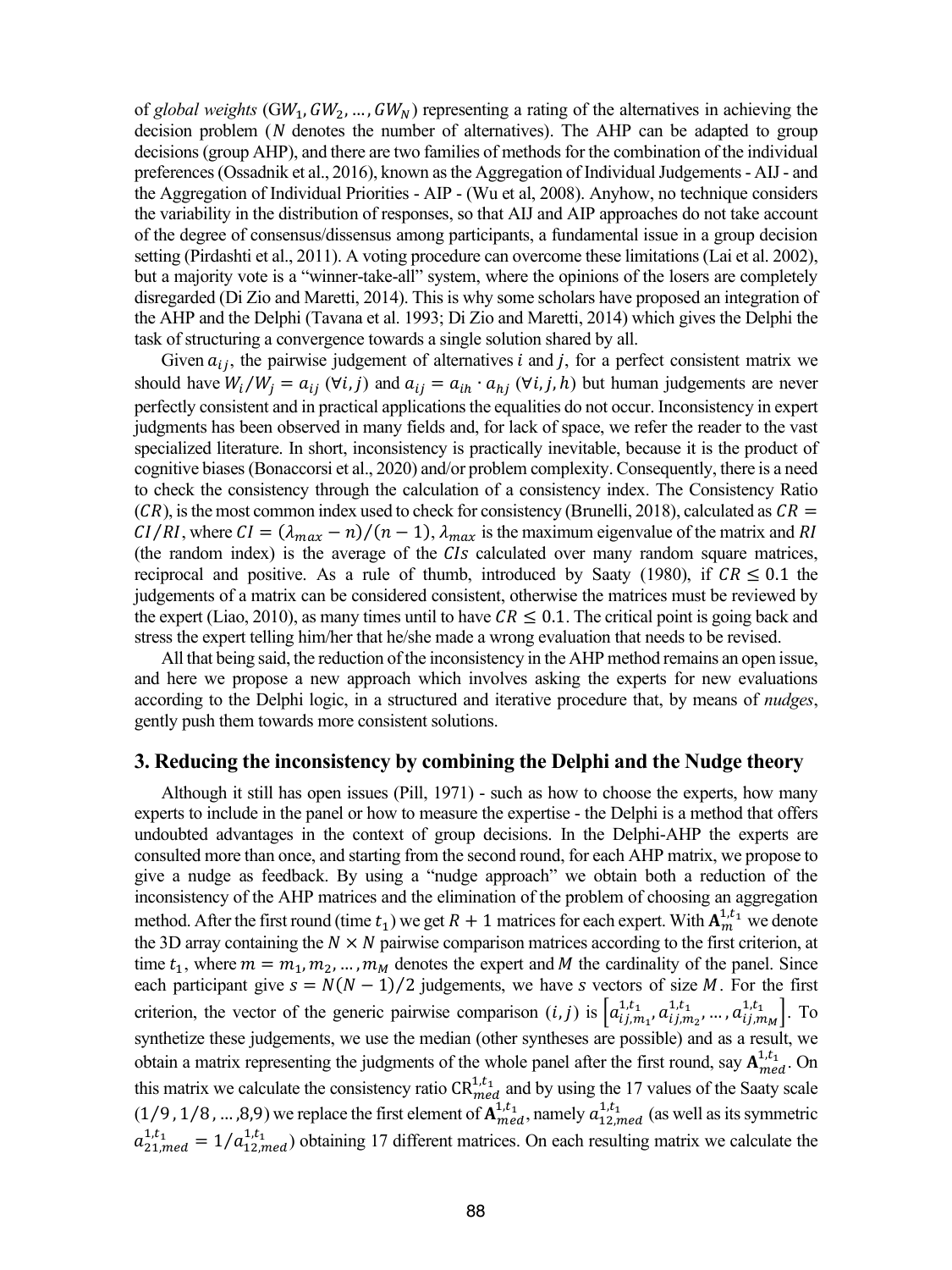consistency ratio among which we find the smallest - say  $CR_{12,best}^{1,t_1}$ . This value is the result of a specific value of the Saaty scale, say  $V_{12, best}^{1, t_1}$ . This figure represents the theoretical assessment which, for the cell  $(1,2)$ , gives the best consistency of the matrix, given all the other values. By repeating the same search for the upper triangular of the matrix, we obtain  $s$  different "best  $CRs$ " among which we find the smallest, that represents the "best of the bests":  $CR_*^{1,t_1} =$  $min\{CR_{ij,best}^{1,t} : i = 1, ..., n; j > i\}$ . We denote the position of this value with  $(i_{best}, j_{best})$  and its corresponding value of the Saaty scale with  $SA_{nudae}$  (actually our nudge), that is the judgement that most improves the consistency of the matrix.

In the second round of consultation, the panel is invited to judge each  $a_{ij}^r$  (and  $c_{lm}$ ) inside the proposed interquartile range -  $IQR_{i,j} = [Q1_{ij}^{11}; Q3_{ij}^{11}]$  - where  $Q1_{ij}^{11}$  and  $Q3_{ij}^{11}$  are, respectively, the first and third quartile in the distribution of judgements in the cell  $i, j$  (Di Zio and Maretti, 2014). The quantity  $\Delta = IQR_{i_{best},j_{best}}/2$  is used to create a symmetric interval around  $SA_{nudge}$ . For the judgement in position  $(i_{best}, j_{best})$ , in the second round, instead of the *IQR*, the interval proposed to the panel is  $\left[SA_{nudge} - \Delta; SA_{nudge} + \Delta\right]$ . Therefore, among the *s* proposed intervals  $s - 1$  are  $IQRs$  but one is a Nudge which gently pushes the respondents towards a more consistent matrix. The same process applies to all the matrices of the hierarchy and the procedure is repeated iteratively in the following rounds. If the consensus triggers, there will be a progressive reduction of the consistency ratios:  $CR_{med}^{r,t_1} \geq CR_{med}^{r,t_2} \geq CR_{med}^{r,t_3} \geq \cdots$ 

This method has several advantages. The aggregation of judgements is managed optimally, by considering the degree of consensus, and this reduces, at least in principle, the dropout rate. Simultaneously, we reduce the inconsistency of the matrices in a gentle way, because there are no pressures on the participants. The experts do not perceive any kind of "mistake message" and are softly driven to revise their judgements. A right nudge, in the AHP context, "pushes gently" the participants to more consistent judgements. So, the method stimulates consensus and reduces inconsistency at the same time.

The rule to stop the Delphi iterations is twofold. To make the benefits of the Delphi at least two rounds must be performed, therefore the first stopping criterion is  $i \geq 2$  (here i denotes the rounds). During the rounds we have, for each matrix, a sequence of Consistency Ratios  $CR^{r,t_1}, CR^{r,t_2}, \ldots, CR^{r,t_i}$  (here  $r = 1,2, \ldots, R+1$  and we removed the subscript med to simplify) and the second stopping criterion is that at least one  $CR$  in the sequence is less or equal than 0.1. After the round  $t_2$ , for the matrix r, we have four possible cases. 1)  $CR^{r,t_1} > 0.1$  and  $CR^{r,t_2} \le 0.1$ ; the Delphi for the matrix  $r$  stops and as result we take the matrix coming from the second round:  $A_{med}^{r,t_2}$ , 2)  $CR^{r,t_1} \le 0.1$  and  $CR^{r,t_2} > 0.1$ ; the Delphi stops, but the matrix we take is  $A_{med}^{r,t_1}$ , 3)  $CR^{r,t_1} \leq 0.1$  and  $CR^{r,t_2} \leq 0.1$ ; the Delphi stops, and we choose between  $A_{med}^{r,t_1}$  and  $A_{med}^{r,t_2}$  the matrix with the lowest inconsistency. 4)  $CR^{r,t_1} > 0.1$  and  $CR^{r,t_2} > 0.1$ ; in this last case only the condition  $i \geq 2$  holds, therefore the Delphi continues. This double-stopping criterion is appropriate because after a reduction of the inconsistency, there is no guarantee that continuing the rounds the  $CR$  decreases monotonically. If after  $k$  rounds, for a matrix no index in the sequence is less than 0.1, we suggest the following solution: take the round z such that  $\mathbb{C}R^{r,t_z}$  is the minimum and hold the matrix used for the calculation of the intervals for the round  $z + 1$ . This matrix, by definition, has  $CR^{r,t_z} < CR^{r,t_z}$ . Since the above algorithm applies to each matrix of the hierarchy, it may happen that for one matrix only two rounds are necessary while for another matrix we can have three or more rounds. The advantage is that the length of the AHP questionnaires reduces during the rounds. The result of the method is a vector of global weights, with lower levels of inconsistency in the pairwise matrices than the classic AHP.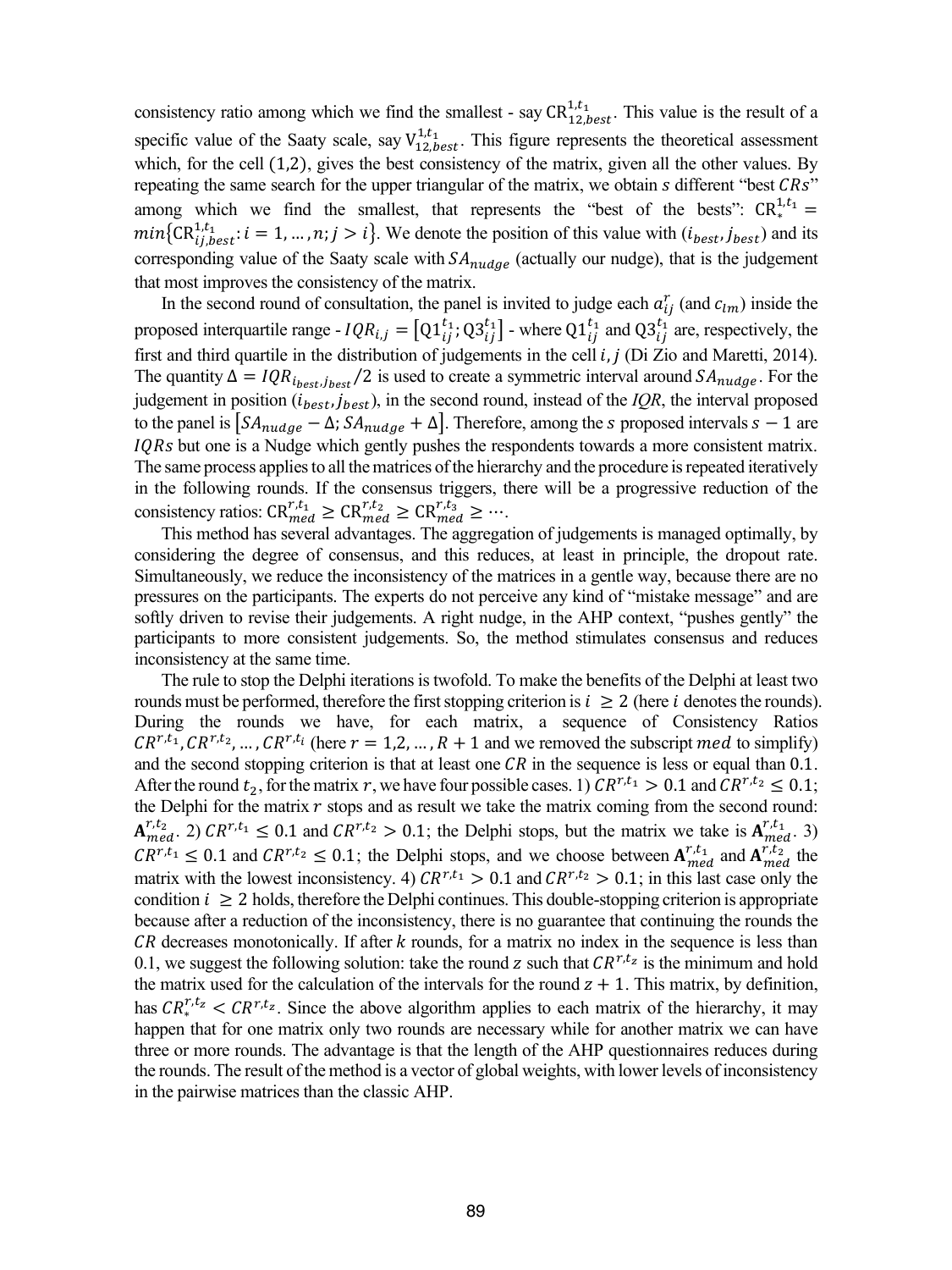#### **4. Application on four future scenarios with network analysis**

We applied the proposed method in the evaluation of four future scenarios on the genetic modification experiments. It is called CRISPR the new technology that allows splicing of DNA molecules, and in the future, it could allow human selection of characteristics of children, including escaping of many diseases. The ethics of this technology is obviously questionable. Starting from these considerations, Theodore J. Gordon (one of the fathers of the Delphi method) sketched four brief future scenarios on CRISPR technology. For lack of space, we do not report the scenarios in full but only their titles: Scenario A. *Genetic tech self-regulation*; Scenario B. *Genetic tech external control*; Scenario C. *Genetic tech uncontrolled*; Scenario D. *Genetic tech downside*. Each scenario represents an alternative of the AHP hierarchy.

Following Gordon and Glenn (2018), the main factors measuring the usefulness of a scenario, and which here constitutes the criteria of the AHP, are the following: *Plausibility*: the paths to the futures must be seen as feasible and may not be viewed as impossible. *Consistency*: the paths to the futures and the resulting images must not be mutually contradictory. *Simplicity*: a good scenario describes paths to the future scenario in a way that is easily understood. Therefore, we had 4 alternatives (the scenarios) and 3 criteria, and we wanted to find a ranking of importance of the scenarios according to these criteria. The survey was performed on Alchemer (https://app.alchemer.com) where each pairwise comparison was built on a radio button that reproduces the whole Saaty scale. This avoided that the respondents fill in the matrices, in general a complicated task for non AHP-experts.

The panel consisted of 26 experts, recruited around the world, diversified according to age, gender, expertise and employment, and having skills both in the field of futures studies and genetics. For each round they gave 21 pairwise judgements and voluntary comments. For each round and for each matrix  $(A^1, A^2, A^3, C)$  we obtained the consistency ratios reported in Table 1.

| Table 1. Consistency Ratios along three Delphi rounds |  |  |  |  |  |
|-------------------------------------------------------|--|--|--|--|--|
| Criteria                                              |  |  |  |  |  |
| 0.1591                                                |  |  |  |  |  |
| 0.0056                                                |  |  |  |  |  |
| 0.1850                                                |  |  |  |  |  |
|                                                       |  |  |  |  |  |

For the calculation of the local and global weights we take the matrix resulting from the last round for *plausibility* ( $CR^{1,t_3} = 0.0366$ ) and *consistency* ( $CR^{2,t_3} = 0.0018$ ). For the criterion *simplicity* the best value derives from the first round ( $CR^{3,t_1} = 0.0195$ ) and for the comparison of the three criteria we take the matrix coming from the second round ( $CR^{C,t_2} = 0.0056$ ). In all cases the values are very good, being all well below the 0.1 threshold. The result consists of a vector of global weights, which quantifies the relative importance of each future scenario. The best scenario, according to the panel of experts, is scenario B, Genetic tech external control ( $GW_B = 0.52$ ). It follows scenario A, Genetic tech self-regulation ( $GW_A = 0.28$ ), and scenario D, Genetic tech downside ( $GW_D = 0.10$ ). The last is scenario C, Genetic tech uncontrolled ( $GW_C = 0.09$ ). About the local weights of the criteria, the experts considered *plausibility* as the most important criterion  $(W_{P1a} = 0.47)$ . Following we have *consistency* ( $W_{Con} = 0.43$ ) and *simplicity* ( $W_{Sim} = 0.10$ ).

After that, we explored the network structure of the scenarios and criteria. A network refers to a structure representing a group of objects and relationships between them, and its mathematical representation is a graph, which consists of nodes and edges. Since each scenario/criterion is linked to the others through a preference ratio, it is useful to represent the results of the AHP through weighted direct graphs, in which the nodes are the scenarios/criteria and the edges are proportional to the geometric mean (or median) of the judgments provided by the experts. By considering the matrices with the lowest  $CRs$  (Table 1, bold digits) we obtained the four digraphs of Figure 1.

From each graph emerges, with a single glance, the whole structure of the preferences expressed by the panel in comparing the future scenarios under each criterion and the criteria, as well as the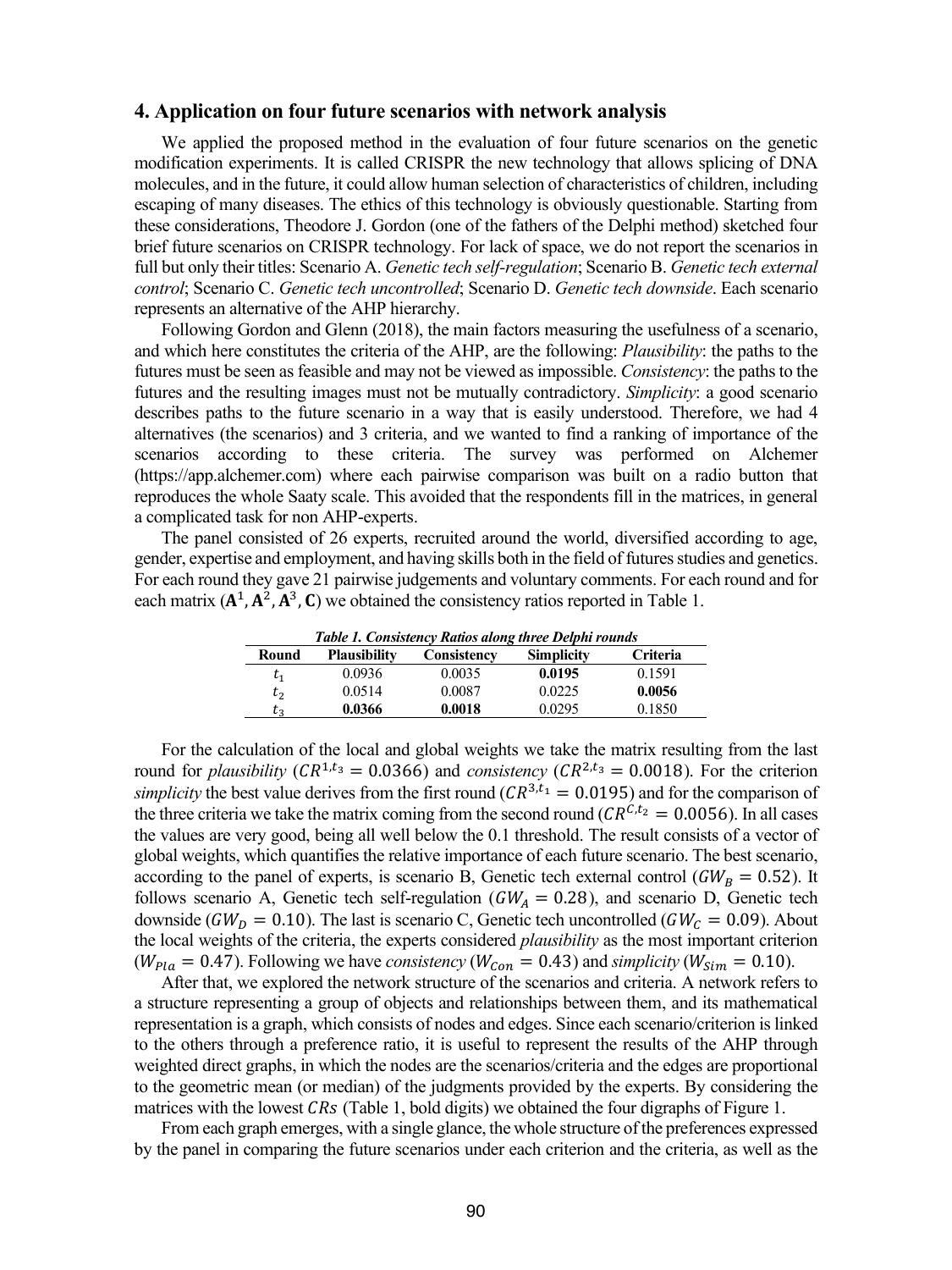structure of relationships between the scenarios/criteria, with evident advantages over the representation through matrices. Also, we can build a network for each expert and, even more interesting, we can consider each expert as a layer in a multiplex network, that is a network in which the same set of nodes are connected via more than one type of links (Kyu-Min et. al, 2015). Besides, we can consider each criterion as a layer, to study the interactions between scenarios and criteria, or even each Delphi round as a layer, to explore, within each criterion, the interactions between scenarios and rounds. In short, there are many possibilities to represent and analyse the outputs of a Delphi-AHP through the Network Analysis. So, we can study whether scenarios behave similarly across experts, across Delphi rounds or across criteria. Hence, this is not only a way of visualizing the results but a statistical tool for modelling the Delphi-AHP data in a way that to highlight the structure of relationships between experts, scenarios, criteria and Delphi rounds.



*Figure 1. Network representation of the results (nodes sizes are proportional to the closeness)*

To give a taste of the measures that can be computed, we calculated the closeness  $(CL)$  of the networks of the Figure 1 (where nodes sizes are proportional to  $CL$ ), which gives information on how close a scenario (or a criterion) to all the others is. Plausibility network:  $CL_A = 0.549$ ,  $CL_B =$ 0.800,  $CL_C = 0.799$ ,  $CL_D = 0.925$ . Consistency network:  $CL_A = 0.627$ ,  $CL_B = 0.779$ ,  $CL_C =$ 0.474,  $CL<sub>D</sub> = 0.457$ . Simplicity network:  $CL<sub>A</sub> = 0.335$ ,  $CL<sub>B</sub> = 0.422$ ,  $CL<sub>C</sub> = 0.597$ ,  $CL<sub>D</sub> =$ 0.626. Criteria network:  $CL_{PLA} = 1.246$ ,  $CL_{CON} = 1.014$ ,  $CL_{SIM} = 1.488$ . Scenario D is the "closest" to the others under plausibility and simplicity criteria, while under consistency the scenario with major closeness is B, and simplicity is the criterion with the higher closeness.

### **5. Concluding remarks**

We have introduced a new method to use the Delphi method to nudge responses of participants toward better consistency in the AHP pairwise comparison matrices. The network analysis helps to depict the structure of interactions between alternatives and criteria of the AHP hierarchy. We applied the method for the evaluation of four future scenarios, dealing the management of genetic modification technologies. The study confirmed quite well the research hypothesis, since the inconsistency in all the AHP matrices remained under, or dropped below, the threshold of 0.1.